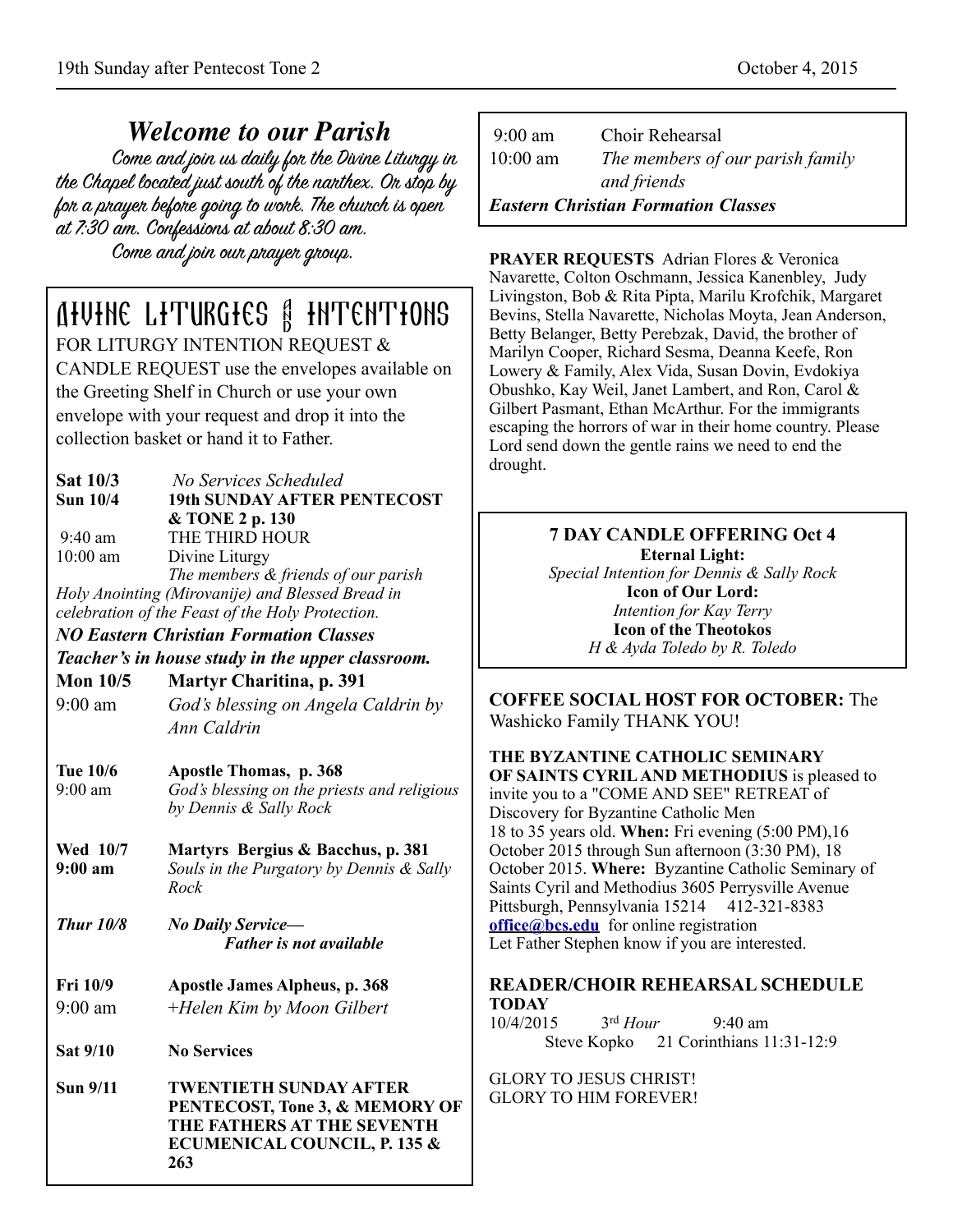# **Parish Calendar & Upcoming Events**

**10/4 Sunday Medical Insurance Collection TEACHER'S CLASS no classs for our children** 

**10/18 Sunday-OKTOBERFEST after the Divine Liturgy. Celebrate with delicious German Food & Drink at the Garten** Sponsored by: Elizabeth Halahan Menu: Bratwurst & Sauerkraut, German Potato Salad, Green Mixed Salad, Rye Bread & Butter, Dessert, Pretzels, German Beer, Coffee, Soda, Hotdogs for the young folk. Takeouts available:

Adults \$12.00 Children:(4-12) \$6.00. See Rita Pipta for information.

#### **10/24 Saturday 9:00 am Divine Liturgy**

**10/26 Monday thru 10/30 Friday CLERGY RETREAT** in Carefree, Arizona for all clergy of the Eparchy. NO DAILY LITURGIES FOR THIS WEEK.

**11/2 Monday thru 11/16 Friday INTEREPARCHIAL LITURGY MEETING** in Phoenix, AZ NO DAILY LITURGIES Fr. Stephen will attend the meetings.

**11/12 Thursday EASTERN CATHOLIC PASTORAL ASSOCIATION** for clergy at St. Anne's Melkite Church in North Hollywood. 11:00 am Service and Luncheon

#### **11/14 Saturday FEAST OF ST. PHILIP THE**

**APOSTLE** St. Philip Fast begins on Monday.

# **TITHING AND ATTENDANCE REPORT**

**September 27** Attendance: Sun: 10:00 am 106 Souls Adult Tithes : \$3,078.00 Youth Tithes: \$3.50 Candles: \$10.00 Coffee Social: \$50.00 Mortgage Reduction: \$45.00 Craft Fair: \$3,305.75 Thank you for your support and love for our Parish.

**WOULD LIKE TO GET THE PARISH BULLETIN BY E-MAIL?** *Send an e-mail to Fr Stephen* **[annbyzcathchurch@sbcglobal.net](mailto:annbyzcathchurch@sbcglobal.net)**

**Special Priests' Medical Insurance Collection TODAY!**



## **from the Eparchial Office of Evangelization and Religious Education…**

 The Kingdom of God is among us - now, today "But seek first the Kingdom of God and His Righteousness, and all these things shall be added to you."-Matthew 6:33

**#1 Lesson in Evangelization** - Prayer

How can you put into practice the New Evangelization? How can you fulfill your most important calling as a Byzantine Catholic - to be a witness to the Risen Christ?

For the next few months, the Eparchial Office of Evangelization and Religious Education will assist you in finding answers to these questions. Since you must possess the love of Christ before you can share it, these Lessons in Evangelization are designed to help you renew your Catholic faith, and then go out to all and share the Good News.

This first lesson focuses on the most important behavior of the authentic Christian.

### **PRAYER**

Prayer is communicating personally with your allpowerful Creator. Such communication is impossible in other religions because they view the Divine as Beyond, Implacable, or Disinterested, and Impersonal. Yet, Christianity is utterly different from all other religions - and that is the Good News that you, as a Christian, are called to share with others. In Christ, God did not keep Himself at a distance, but made Himself known, accessible to you personally by